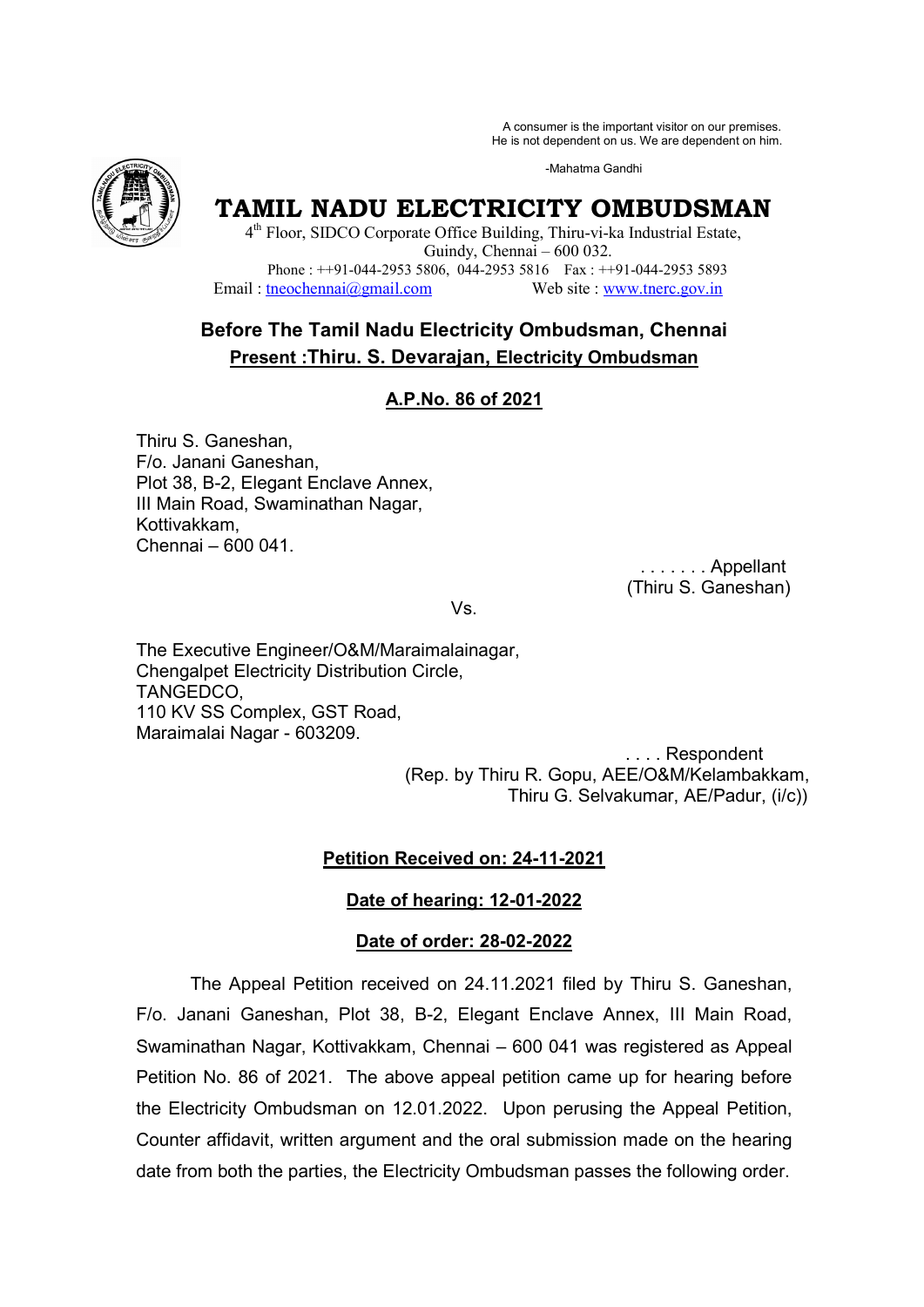# **ORDER**

# 1. **Prayer of the Appellant:**

The Appellant has prayed to refund the excess amount collected in his SC No. 585-008-384.

# **2.0 Brief History of the case:**

2.1 The Appellant has stated that he let out his flat for rent and the flat was vacated in June-July 2020 due to covid-19. During May 2021 he was shocked to note that his EB consumption bill is for Rs. 1267/-.

2.2 When the Appellant checked up with EB Officials, Padur he came to know the tariff for the flat has been revised to commercial. Thereafter he made a complaint with EB officials but they failed to give results. Hence he approached the Chengalpet EDC to refund the amount paid in excess.

2.2 The CGRF of Chengalpet EDC has issued an order dated 27.08.2021. Aggrieved over the order, the appellant has preferred this appeal petition before the Electricity Ombudsman.

# **3.0 Orders of the CGRF :**

3.1 The CGRF of Chengalpet Electricity Distribution Circle have issued its order on 27.08.2021. The relevant portion of the order is extracted below :-

# *"Order: (Operative portion)*

*In view of findings by the forum, it is decided that the existing tariff change from IA to V on March 2020 by the licensee on site inspection is correct in LT SC No. 585-008-384, and hence the petition closed. No costs."* 

# **4.0 Hearing held by the Electricity Ombudsman:**

4.1 To enable the Appellant and the Respondent to put forth their arguments, a hearing was conducted on 12.01.2022 through video conferencing.

4.2 The Appellant Thiru S. Ganeshan has attended the hearing and put forth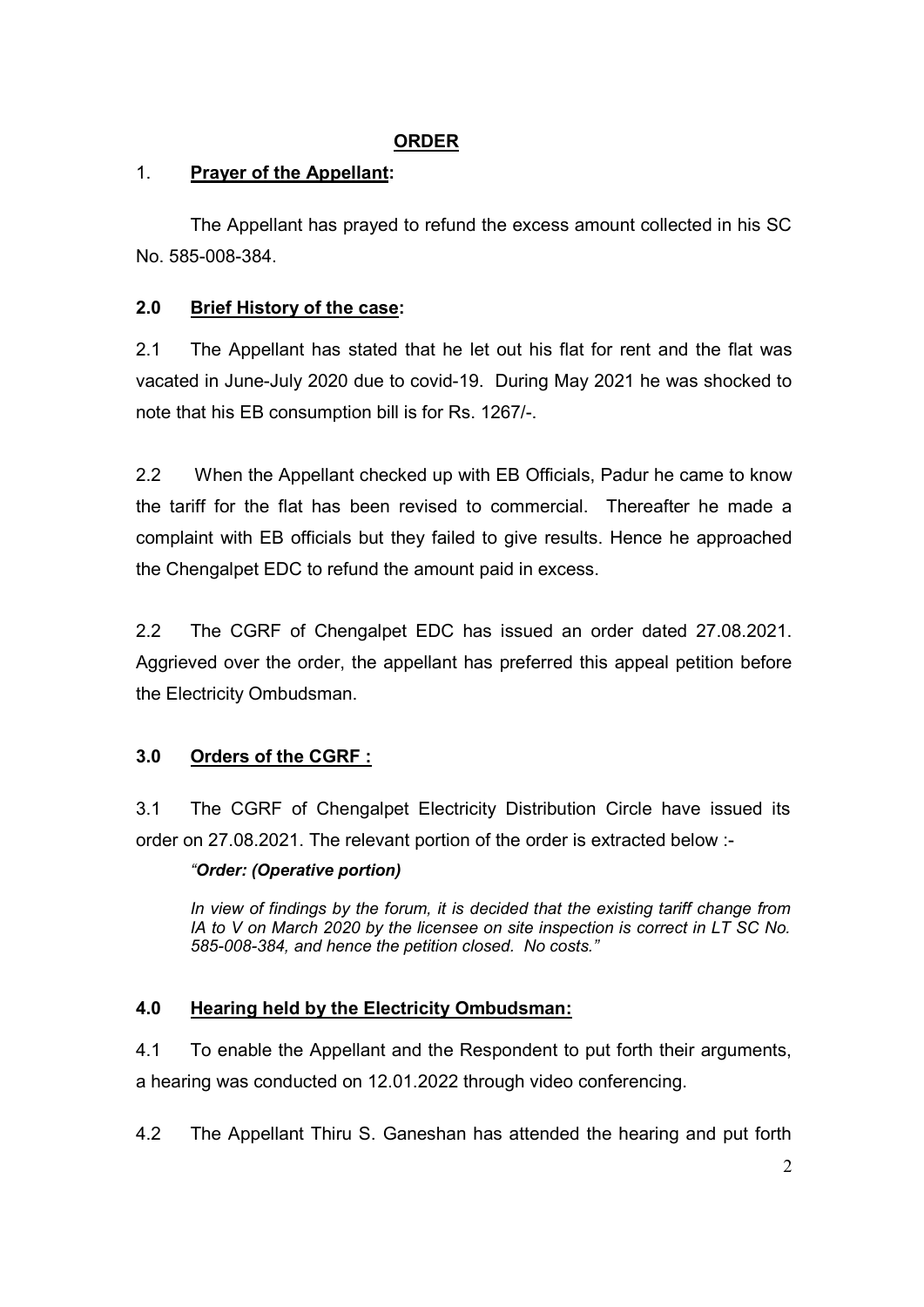his arguments.

4.3 On behalf of the respondent Thiru R. Gopu, AEE/O&M/Kelambakkam and Thiru G. Selvakumar, AE/Padur, (i/c) of Chengalpet Electricity Distribution Circle have attended the hearing and put forth their arguments.

4.4 As the Electricity Ombudsman is the appellate authority, only the prayers which were submitted before the CGRF are considered for issuing order. Further the prayer which requires relief under the Regulations for CGRF and Electricity Ombudsman, 2004 alone are discussed hereunder.

# **5.0 Arguments of the Appellant :**

5.1 The Appellant has stated that he is the father of Ms. Janani Ganeshan, owner of the residential apartment C-501, Radiance Shine, Kazhipattur OMR, Chennai - 603103 from 2015. They let out the flat for rent for four bachelor employees of few IT firms in SIPCOT complex. Tenants self-cook, stay and share the rent and maintenance charges.

5.2 The flat was vacated in June-July 2020 due to covid- 19 outbreak and is kept vacant till now. During the month of May 2021, the Appellant had noticed that his EB CC charge of Rs.1267/- for the flat with nil consumption of electricity. This has been repeated even for several months from August 2020. When checked up with the Padur EB Officials, understood that the EB tariff for the flat has been revised to commercial since March 2020. He stated that they also showed him a letter reportedly signed by his daughter in Tamil requesting the EB to revise the tariff to commercial. It was also told that they had verified at the complex on the inmates and then only revised the tariff.

5.3 The Appellant has stated that his representation dated 04.05.2021, 06.07.2021 and 18.07.2021 with EB officials failed to give any result and the appellant preferred complaint before the Consumer Grievances Redressal Forum, Chengalpet EDC seeking Justice in his case and a refund of the amount paid in excess based on the commercial tariff.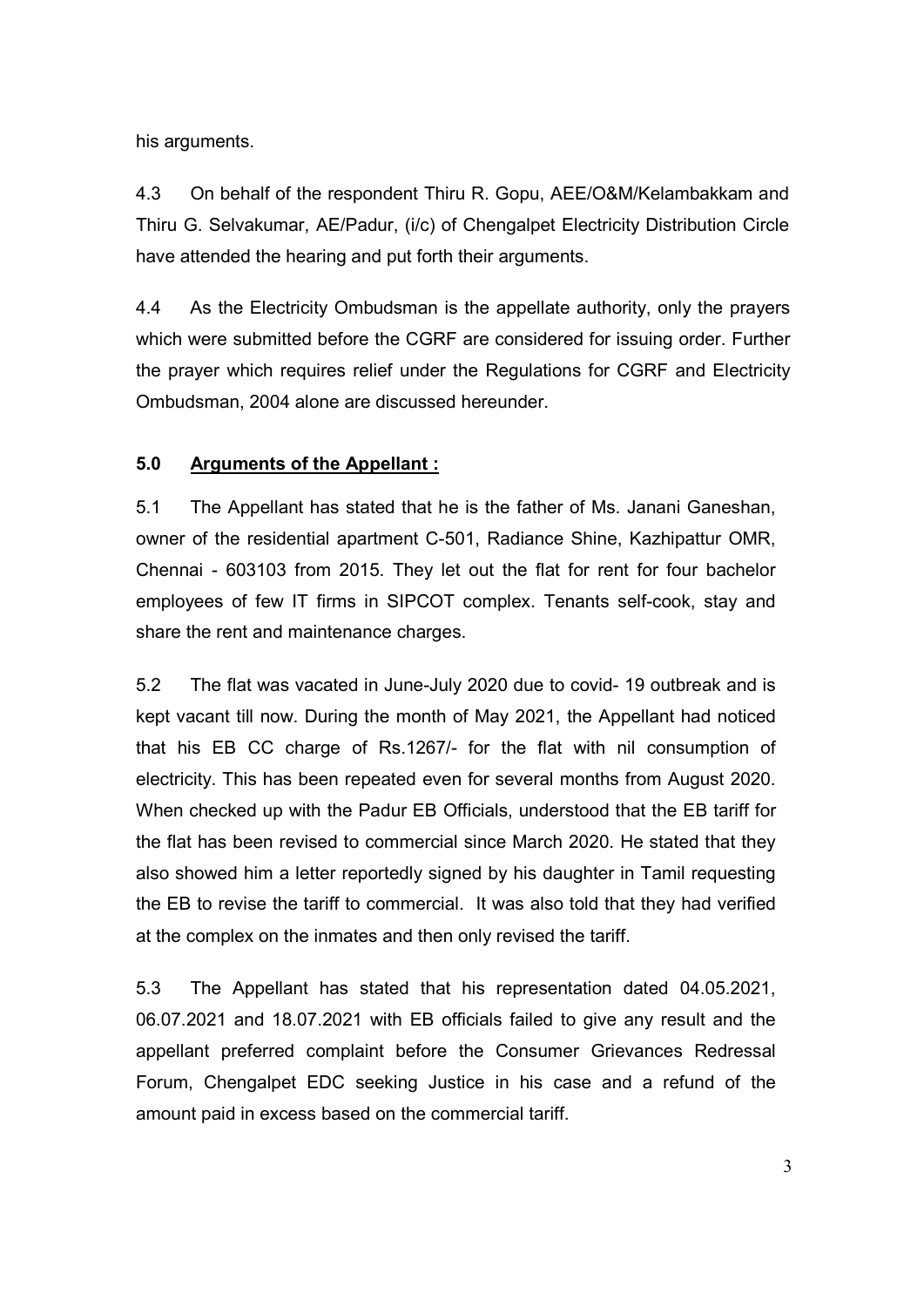5.4 The Appellant has stated that in the CGRF order that 5 boys were staying and hence revision of tariff from domestic IA to commercial tariff V is carried out. This was also informed to the tenants is false in the absence of any recorded evidence / proof (letter in writing from EB, to whom that was given etc). Further, the flat owner's present address is not known is unacceptable. The email-id, address, mobile number-etc--all are available in their database. They can very easily hand over / post a letter of communication in the box at the complex.

5.5 The Appellant has requested that the boys who were staying in his flat were using the flat only for residential purpose. No commercial activity has been carried out either in the past or now. Hence, the change of tariff to commercial unilaterally without any prior/post information/confirmation to us is against the consumer. This revision of tariff though rectified now should not be repeated any time to any consumer in future.

5.6 The Appellant has requested that the total calculated excess amount paid by the appellant dated 18.07.2021 works out to Rs.11,199/-. This along with the latest payment of Rs.441/- totals to Rs 11,640/-. This amount of Rs.11,640/- is to be refunded to the appellant.

5.7 The Appellant has requested that the tariff revision from commercial to domestic has been carried out for all the months starting from April 2020 to June 2021 in the database. However, the excess amount paid according to this is to be refunded to him.

### **6.0 Arguments of the Respondent:**

6.1 Radiance Shine Apartments, OMR கழிப்பட்டூர் என்ற முகவரியில் உள்ள மின் இணைப்பு எண் 585-008-384-இல் கடந்த மார்ச் 2020இல் வீட்டு உபயோகத்தில் இருந்து வணிக பயன்பாடாக மின் இணைப்பு வீதப்பட்டி மாற்றம் அங்கீகரிக்கப்படாமல் செய்யப்பட்டுள்ளதாகவும், அவற்றை வீட்டு உபயோகத்திற்கு மாற்றும்படியும், வணிக வீதப்பட்டியில் பெறப்பட்ட தொகையை திரும்ப வழங்குமாறும் 06.07.2021 அன்று நுகர்வோர் குறைதீர்க்கும் மன்றத்தில் மனுதாரர் முறையீடு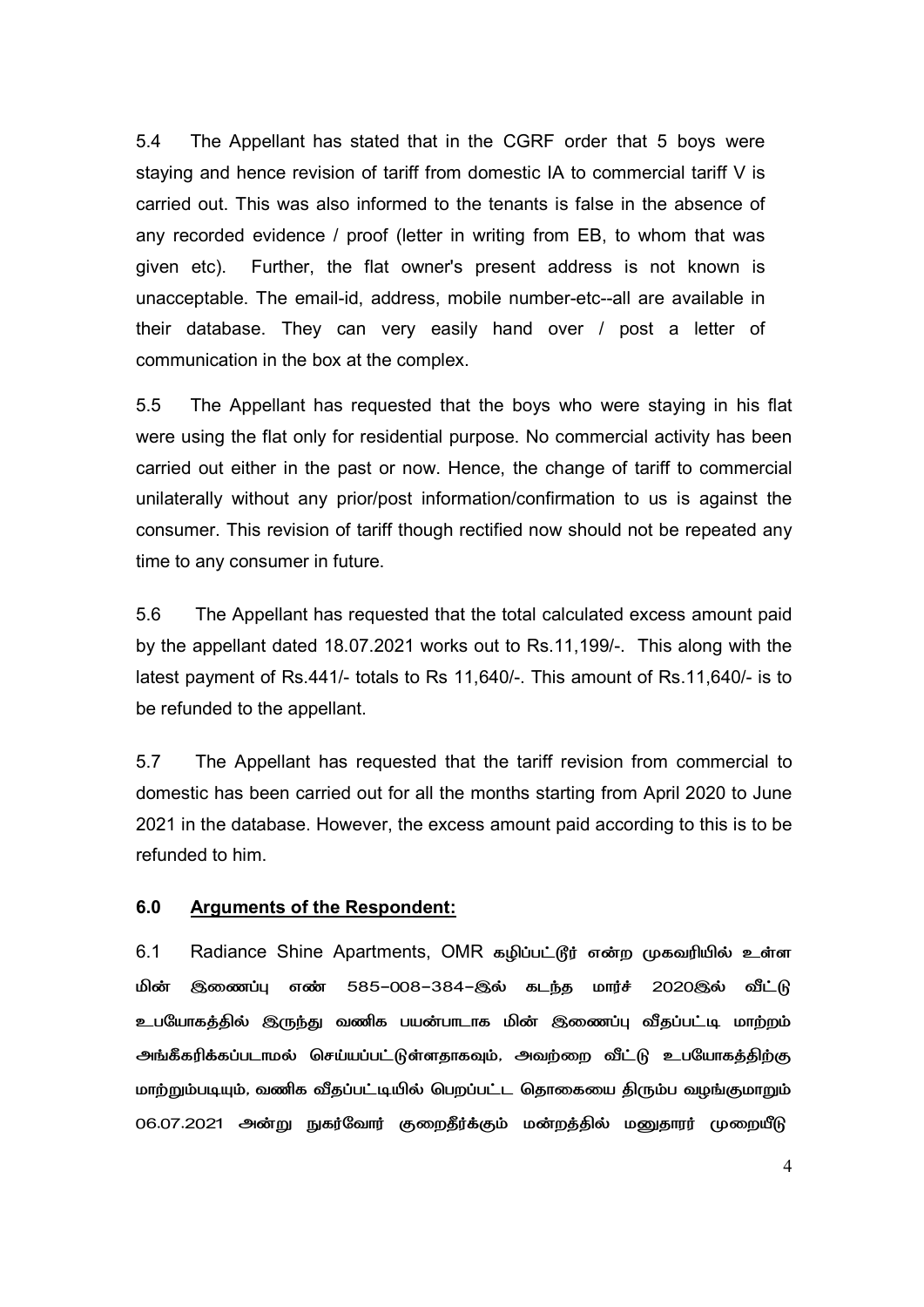செய்ததாக எதிர்மனுதாரர் தெரிவித்துள்ளார்.

6.2 அகன் பேரில். 13.08.2021 அன்று நுகர்வோர் குறைகீர்க்கும் கூட்டம் நடைபெற்று இரு தரப்பு வாதங்கள் கேட்டறிந்ததில் உதவி செயற்பொறியாளர்/இ&ப/கேளம்பாக்கம் அவர்கள் அம்மின் இணைப்பு உள்ள வீட்டில் ஆய்வு மேற்கொள்ளப்பட்டதில், மின் இணைப்பானது வீட்டு பயன்பாட்டில் இல்லை எனவும், வெளி வேலைக்கு செல்லும் நபர்கள் சேர்ந்து தங்கி விடுதி போல வணிக பயன்பாட்டிற்கு உபயோகிக்கு வருவகாகவம். மேற்படி வீட்டில் உள்ள மின்இணைப்பின் வீதப்பட்டியானது வீட்டு வீதப்பட்டியிலிருந்து வணிக வீதப்பட்டியாக மாற்றம் செய்வது குறித்து தெரிவிக்க மின் இணைப்பு உரிமையாளர் அவ்விடத்தில் இல்லை எனவும், அவரை தொடர்புகொள்ள தொலைபேசி எண்ணும் இல்லாத காரணத்தால் அங்கு தங்கியுள்ள வாடகைதாரரிடம் தெரிவிக்கப்பட்டு கடந்த 04.03.2020 அன்று மாற்றம் செய்யப்பட்டதாக எதிர்மனுதாரர் தெரிவித்துள்ளார்.

6.3 அதன்பின் வீடு உபயோகத்தில் இல்லை என நுகர்வோர் குறைதீர்க்கும் மன்ற மனுவில் தெரிவித்ததை தொடர்ந்து மின் இணைப்பானது வணிக வீதப்பட்டியிலிருந்து வீட்டு வீதப்பட்டியாக கடந்த 06.07.2021 அன்று மாற்றம் செய்யப்பட்டதாக தெரிவித்துள்ளார்.

#### **7.0 Findings of the Electricity Ombudsman:**

7.1 I have heard the arguments of both the appellant and the Respondent. Based on the arguments and the documents submitted by them the following conclusion is arrived.

7.2 The Appellant in his argument has stated that they let out the flat for rent for four bachelor employees of few IT firms in SIPCOT complex. Tenants selfcook, stay and share the rent and maintenance charges. The flat was vacated in June-July 2020 due to covid- 19 outbreak and is kept vacant till now. During the month of May 2021, the Appellant had noticed that his EB CC charge of Rs.1267/- for the flat with nil consumption of electricity. When checked up with the Padur EB Officials it is found that the EB tariff for the flat

5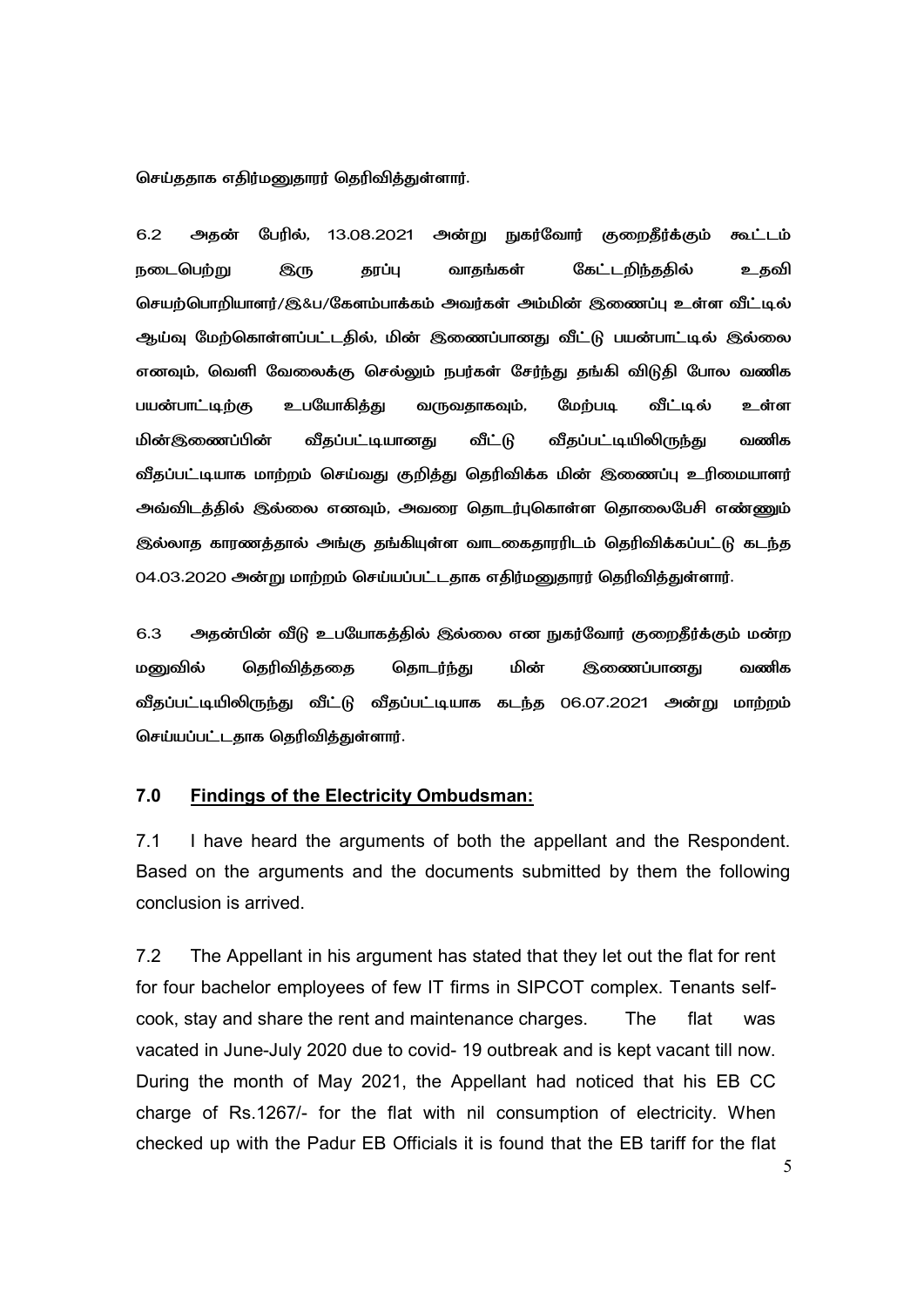has been revised to commercial since March 2020 without any intimation to the consumer.

7.3 The Appellant has stated that the boys who were staying in his flat used the flat only for residential purpose. No commercial activity has been carried out either in the past or now. The Appellant has requested tariff revision from commercial to domestic has been carried out for all the months starting from April 2020 to June 2021 and also requested for refund of Rs.11,640/- including Rs.442/- paid on 10.11.2021.

7.4 The respondent in his argument has stated the premises connected with the SC No.585-008-384 is not utilized for domestic purpose and has been used a hostel where 5 boys are staying without family. After inspection, the SC was tariff changed from LT Tariff IA to V from March'2020 and the same was informed to the tenants.

7.5 The CGRF of Chenglepet EDC in their findings have concluded that tariff change from IA to V on March'2020 by the licensee on site inspection is correct, since the utilization of energy is not used for domestic purpose and quoted clause 2.2.2.1(a) of the TNERC's tariff order No.1 of 2017, dated 11.08.2017.

7.6 As the matter relates to the applicability of the tariff IA, I would like to refer Tariff order No. 1 of 2017, dt. 11.08.2017. The relevant clause 2.2.2.1 of the said tariff order is extracted below:

*" 2.2.2.1 This tariff is applicable to the following:* 

*(a) Domestic/Residential purposes of lights, fans, Air conditioners, radio/TV and all other home appliances.*  \*\*\*\*\*\*

7.7 On a plain reading of the said clause 2.2.2.1 of the tariff order No.1 of 2017 dt.11.08.2017, which is relevant to this case, it is noted that tariff IA is applicable to domestic purpose of lights, fans, air conditioners, including radio/TVs and all other home appliances. Further, as per clause 2.2.13, it is noted that the tariff V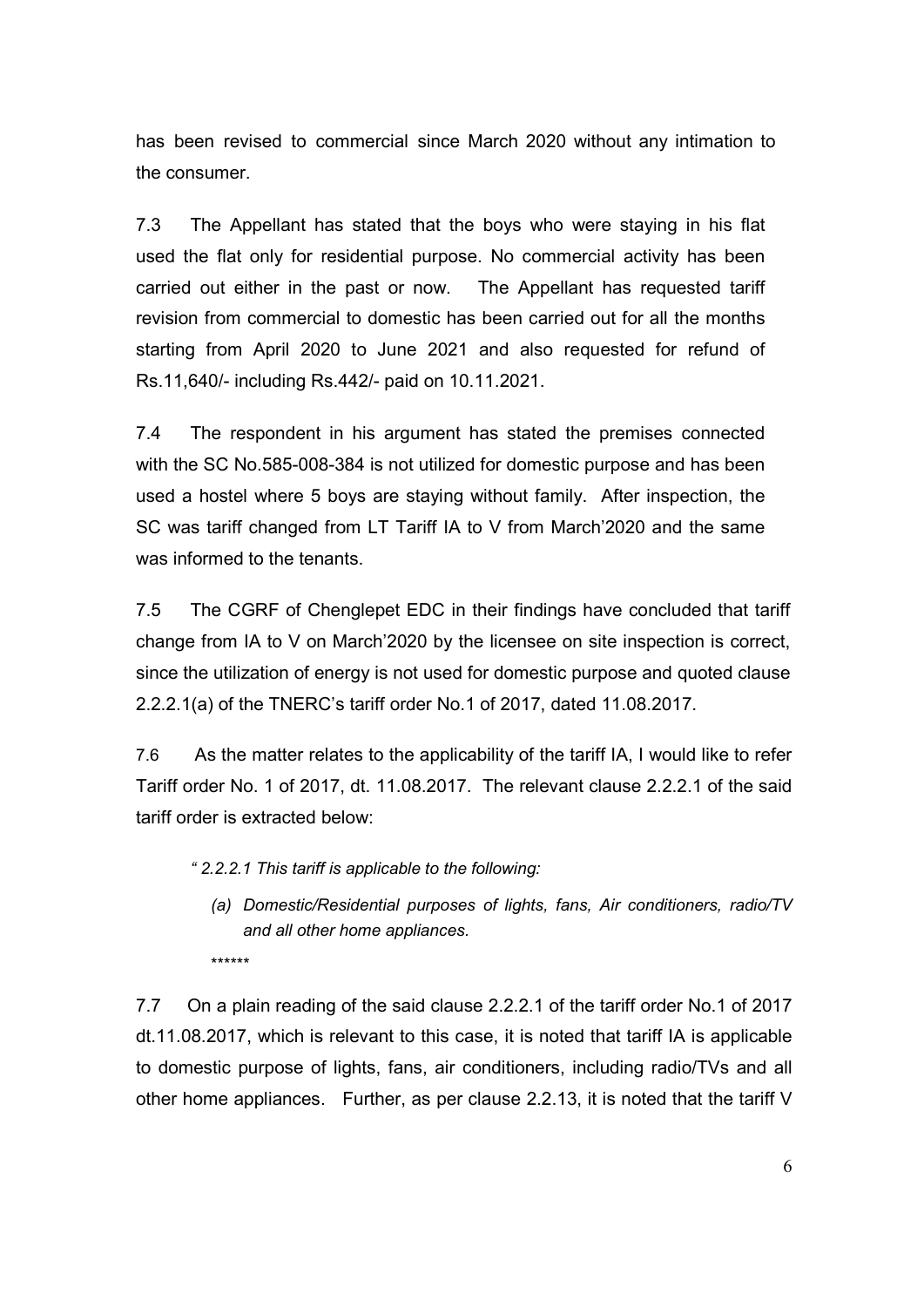is applicable to consumers not categorized under LT IA, IB, IC, IIB(1),  $IIB(2)$ , IIC, IIIA(1), IIIA(2), IIIB, and IV.

7.8 The appellant has stated that the tenants self-cook, stay and share the rent and maintenance charges and utilized the flat only for residential purpose and no commercial activity is carried out. On the other hand, the argument of the respondent is that the flat is occupied by 5 different individuals as hostel and hence categorized the said service connection under LT Tariff V. In this regard, in order to have more clarity, I would like to refer Commission's view on objections / comments / suggestions furnished in Tariff order No.1 of 2012, dated 30.03.2012. Against tariff categorization, the Commission's view was furnished in para 2.1.478 to 2.1.483 of the tariff order. Among the above, the para 2.1.479 deals with commercial tariff. The same is reproduced below:

### *"Tariff categorization:*

#### *2.1.478 Tariff categorization is dealt with in detail within the tariff schedule.*

*2.1.479 In this context, quite a few consumers have been representing before the Commission during the Public Hearings, stating that they are not undertaking any "commercial" activity or activities for making "profit" within their premises, and hence, they should not be classified under the "commercial" category. It is clarified that the Commercial category actually refers to all "non-residential, nonindustrial" purpose, or which has not been classified under any other specific category. For instance, all office establishments (whether Government or private), hospitals, educational institutions, airports, bus-stands, multiplexes, shopping malls, small and big stores, automobile showrooms, etc., are all covered under this categorization, since they cannot be termed as residential or industrial ."* 

7.9 On a careful reading of the above, it is noted that the Commission has clarified that the commercial category actually refers to all non residential, non industrial purposes or which has not been classified under any other specific category. All office establishment (whether Govt. or private) hospitals, educational institutions, airports, bus stands, multiplex , shopping malls, small and big stores, automobile show room etc., are all covered under commercial category, since they cannot be termed as residential or industrial.

7.10 In the case on hand, it is noted that the flat which are having kitchen, hall and bedroom with bathroom was rented to four individuals on a monthly rental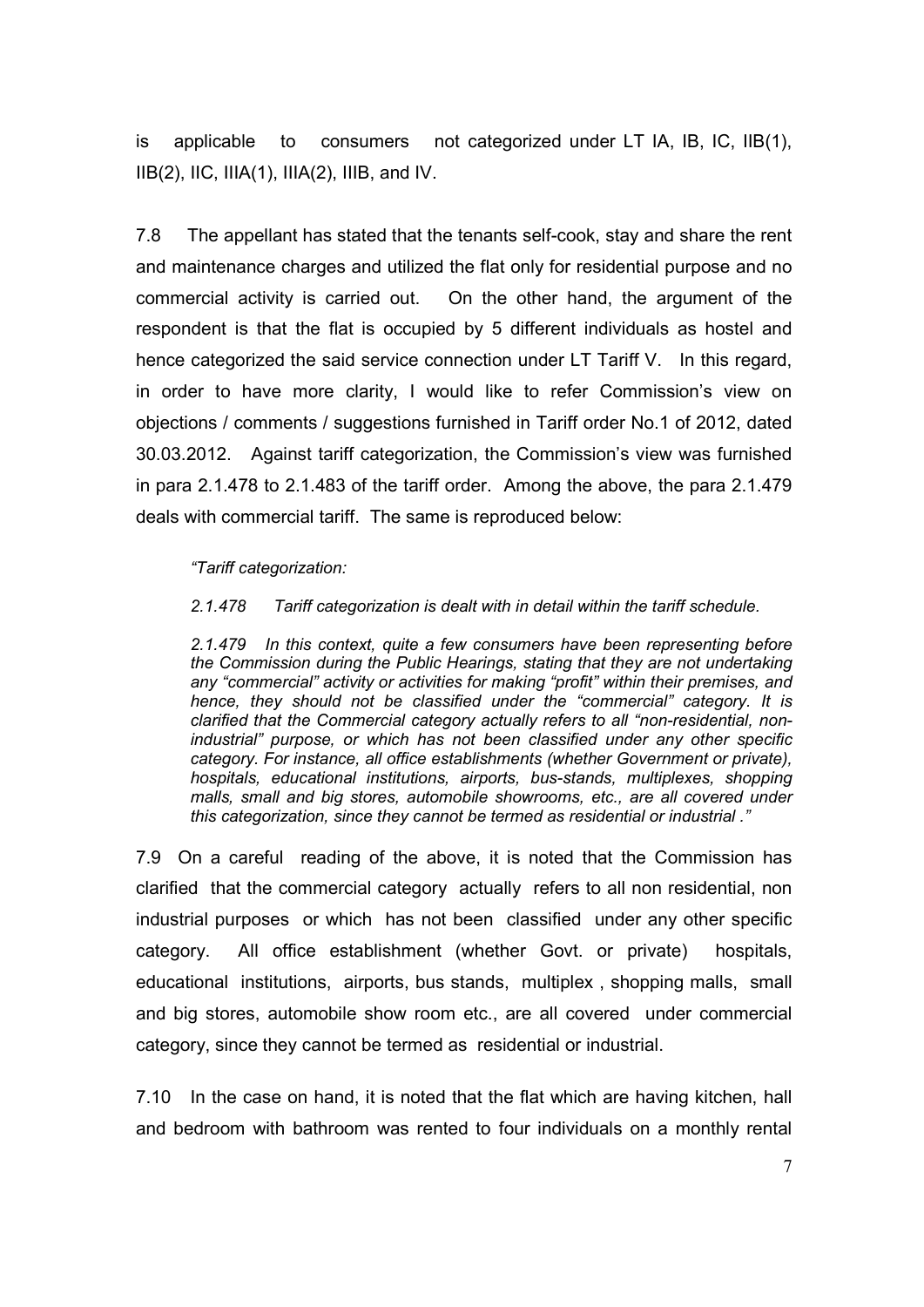basis for a lease period of 11 months and electricity charges are paid by the `tenants, based on the given documents. Whereas in hostel/Mansion, the rent and other charges paid by each individual and electricity charges are not directly paid by the individual. In the present case, the flat was utilized by the individuals only for the residential purpose and hence could not be categorized as non residential or non industrial so as to treat them as commercial service.

7.11 In view of the above position, the contention of the respondent that the SC No.585-008-384 was to be charged under tariff V for the period from 04/2020 to 07/2021 is not acceptable. Therefore, the respondent is directed to refund the excess charges collected on account of tariff change from 04/2020 to 07/2021. The appellant has requested refund for an amount of Rs.11,640/- including Rs.442/- for the assessment period 08/2021. As there is no consumption recorded for 08/2021, the fixed charges for the period upto tariff change doesn't arise and hence the entire amount of Rs.11,640/- has to be refunded to the appellant.

7.12 Further, as per regulation 9 (2) of TNE supply code, whenever a tariff change is to be effected in a service connection, such change shall be effected only after obtaining a Revised Test Report (RTR) and the reading taken shall be conclusive proof of the electricity consumed till the change of tariff. In the present case, the respondent has not followed the procedure in getting RTR from the consumer as laid down in regulation 9(2) of TNE supply code when effected tariff change for the appellant's service connection which is not in order.

### **8.0 Conclusion:**

8.1 In view of my findings in Para 7 above, I am of the view that the contention of the respondent that the SC No.585-008-384 was to be charged under tariff V for the period from 04/2020 to 07/2021 is not acceptable. Therefore, the respondent is directed to refund the excess charges collected on account of tariff change from 04/2020 to 07/2021. The appellant has prayed refund for an amount of Rs.11,640/- including Rs.442/- for the assessment period 08/2021. As there is no consumption recorded for